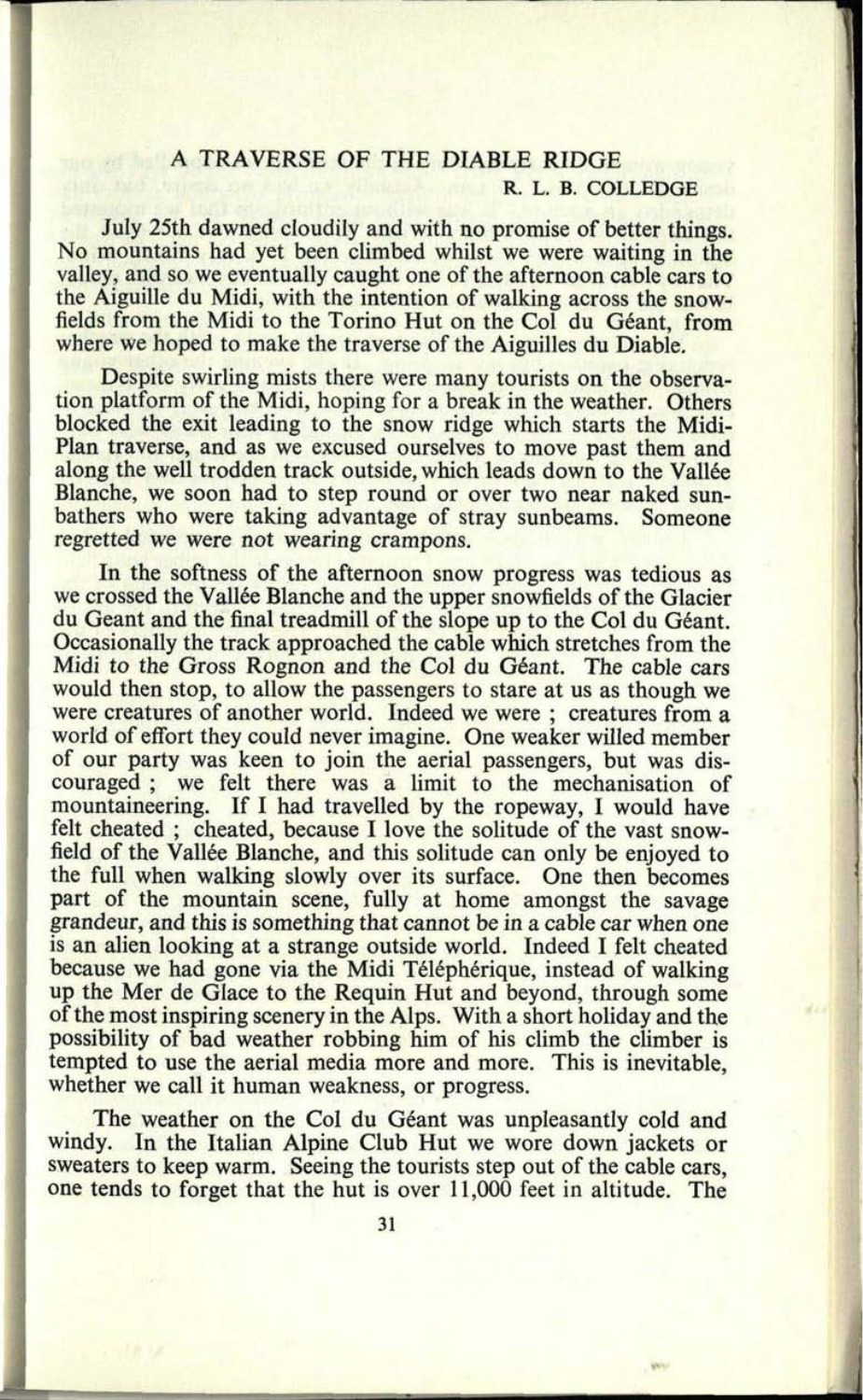young woman on early call duty in the morning was appalled by our desire to get up at 1.30 a.m. Actually we had no desire, but duty demanded an attempt. It was without enthusiasm that we mounted the steps to the upper hotel terrace, from where we surveyed the lightning flashes over Italy whilst shivering in a very wintry wind. The sky overhead was starlit, but the Diable was covered with cloud. It was the piercing wind which drove us back to bed.

i r t ŀ t.

I t  $\overline{v}$  $\mathbf{r}$ s ŋ  $\epsilon$  $\epsilon$ V t  $\epsilon$ d  $\mathbf{C}$ ŗ e

t t.  $\mathbf C$ t. ľ F  $\mathbf{r}$ a t p  $\overline{\mathbf{1}}$  $\circ$ 

 $t$ d r V a p a  $\overline{\mathbf{s}}$ 

The day was spent scrambling on nearby peaks, with the weather remaining overcast but not snowing. In the evening the other young woman was equally appalled at our desire to rise early once more, this time on her early morning turn. This time however, we were to have company at the breakfast table, including four Swiss who were also tackling our route. Here I must say that we found the Italian guardian and his two women assistants most helpful and friendly all the time we stayed at their hut.

Leaving the hut again at 2.30 a.m., in not such a cold wind and in clear conditions, we made good progress towards the upper snowfield of the Glacier du Geant. Ahead we could dimly see the mass of the Capuchin and the Diable, and we knew we had to keep to the left to arrive on the south-west side of the ridge. The other members of the party were Ray Handley, Derek Burgess and Don Chapman, all from Derby. We climbed in two pairs.

Once below the rocks on the south-west side of the ridge we started to look for an easy crossing of the rimaye. This was difficult in the darkness as we had arrived half an hour too soon. We eventually selected what appeared to be the only possible place, and having crossed the yawning gap it was necessary to cut steps up steep hard ice to where the slope reared up to the vertical. I think I was just below the vertical section, fully aware that the other three were fifty feet of rope away and on the safe side of the rimaye, when Derek noticed that the Swiss had gone further along, to find an easier place in what was now daylight. As quickly as decency allowed we transferred our interest to the scene of the Swiss attempt, and as we approached we saw the Swiss leader drive two ice axes into the upper snow slope. He was supported from below, and with a push and a pull he arrived on top. Once they were all up, they kindly hung a double rope from an ice axe, and we swarmed up hand over hand.

Once off the snow we chose the most convenient line up loose slabby rock, often iced, until we arrived on the ridge. A few more yards, and we could look down on the beautiful curve of the snow ridge of the Col du Diable. Beyond were the red tinted rocks of the Diable, with the first tower, the Corne du Diable, rising magnificently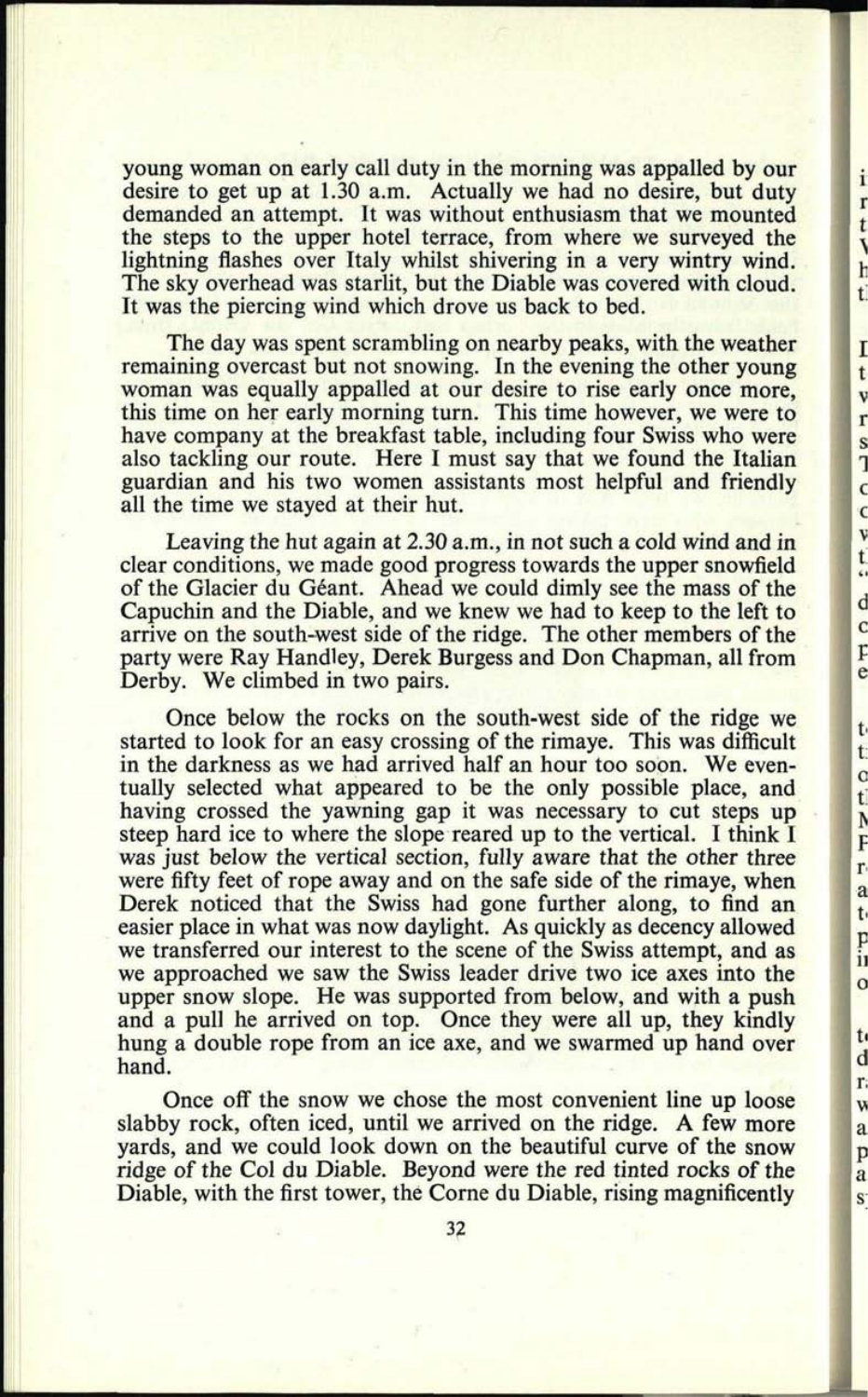into the rays of the early morning sun. How warm and rough the rock looked, and what promise it gave of delights to come ! Below the Corne sat the Swiss, eating their second breakfast, no doubt. We had let them get ahead above the rimaye, and they in their turn had doubtless climbed fast to get well ahead in order to be first on the difficult sections.

We descended with care down the snow ridge to the Col du Diable, for the snow was rather loose on the ice, and then worked up to the first rocks. Picking our way up easy rocks, we stopped to eat where the Swiss had stopped. One member of the party, who shall remain nameless, had slipped his axe loosely through his rucksack straps, and as he removed his sack there was the clatter of a falling axe. There can be few more dreadful sounds on a mountain, for the loss of an axe can be troublesome. However, since our route was largely over rock no one worried, except perhaps the owner. Derek, who was still some way below, saw the axe neatly bury itself point first in the snow of the couloir below the Col du Diable. Despite cries of "Leave it there as a warning to others" the owner insisted on descending to retrieve it. When eventually he regained us, much out of breath and having been covered by Derek on a top rope, we <sup>p</sup>icked up our sacks and said : " Right, let's go," but our friend exercised a superb control of his feelings and no heads were broken.

Turning the Corne du Diable on the south-west side, we climbed to <sup>a</sup>gap between it and the next tower, the Pointe Chaubert. By this time we were a bit late, and the Swiss were well ahead of us and out of sight. The Pointe Chaubert provided delightful climbing right to the top, from where three rappels took us down to the Brêche Mediane. We could now see the Swiss party making the ascent of the Pointe Médiane. This was the next obstacle and again we enjoyed rock climbing with our backs to the sun. The main pitch was a long and steepening groove to a piton, from where a delicate traverse led to a rib. There followed good airy climbing on solid blocks to a fine platform close to the summit. The descent on the far side was made in one rappel of one hundred feet, almost vertical except where it overhung for the last quarter.

The Brêche Carmen was a tiny gap with only a small snow hole to wait in. Those who were first down became rather cold in this draughty sunless hole, but they enjoyed a spectacular view of the rappel directly above their heads. The climb up the Pointe Carmen was difficult right from the start as the slabby rock was heavily iced and any ledges covered with powdery snow. Three pitons were in <sup>p</sup>lace, and in the conditions we met proved useful to cold fingers. On arriving at a magnificent platform, we could look back at the spectacular verticality of the Pointe Médiane.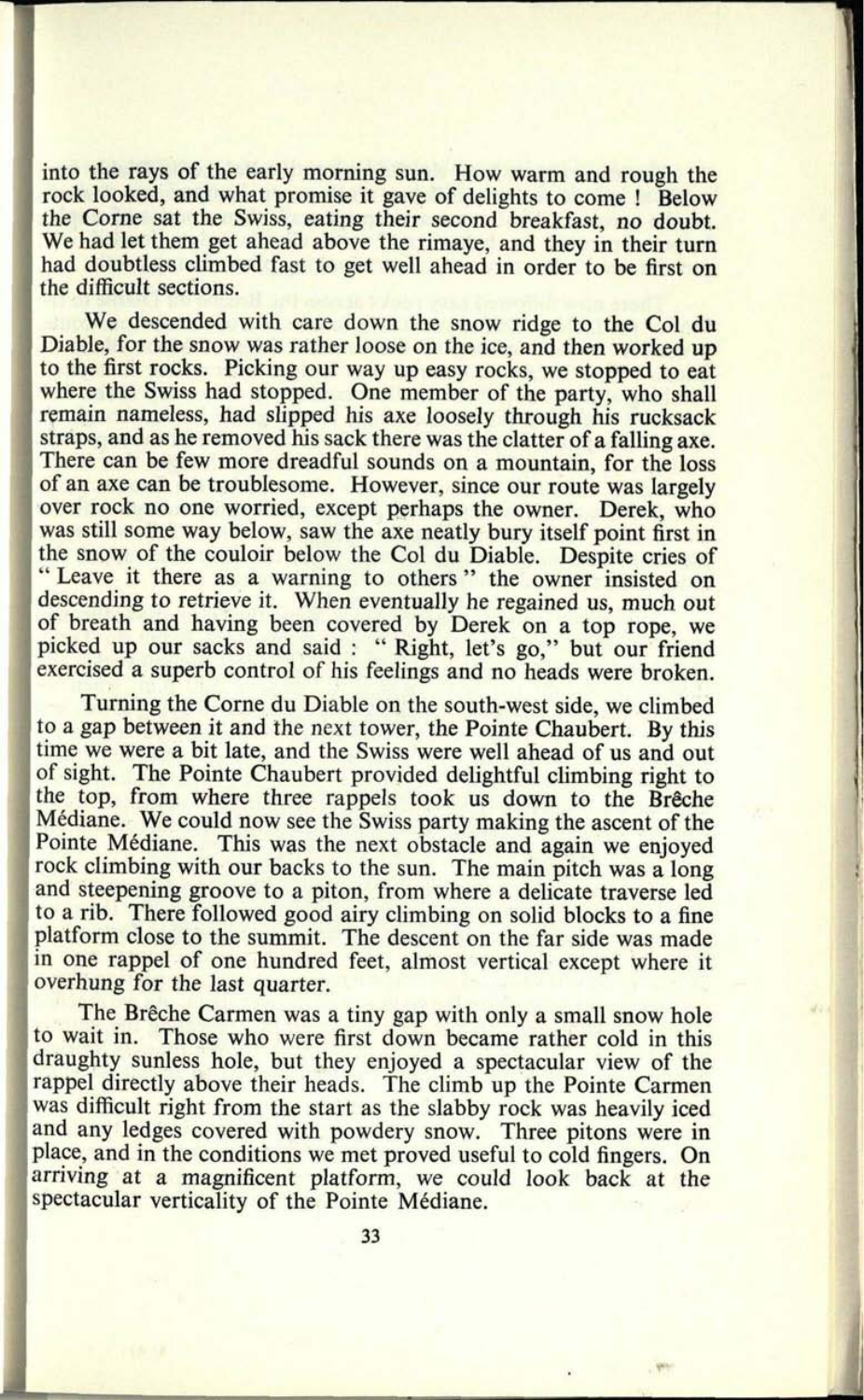The two rappels from the Carmen to the Brêche du Diable were made in conditions very different to those on our previous descents on the traverse. First came <sup>a</sup>steep icy wall, then a series of sloping ledges separated by bulges, and with all the ledges loaded with powder snow. It was a very wintry looking place, facing north.

 $\mathbf{I}$ 

١

There now followed easy rocks across the Brêche du Diable to the foot of the Isolée. This tower stands to one side of the obvious route, a shallow couloir leading to the summit ridge of Mont Blanc du Tacul. Thus it can be ignored, but it does offer a fine first pitch, climbing straight out of the shallow couloir on very steep rock. It is Grade V with two pitons according to the guide book, though we found three pitons in place. The exit from the groove at the top of the wall is very airy and hard, but it is a chastening thought that it was first led in nails and without the use of pitons by the famous guide Armand Charlet. Ray and Derek led the pitch easily enough with the aid of some hand jamming in the exit crack. There followed some <sup>p</sup>leasant scrambling to the top followed by the inevitable rappel, this time down the hard pitch back to our rucksacks.

After a pause to eat, we scrambled along the ridge above through ever thickening mist towards the summit of Mont Blanc du Tacul. We ate some more biscuits in the shelter of the east summit rocks, and then stepped into the teeth of a gale. It was 2.30 p.m. when we reached the west summit. The wind was loaded with flying snow, and though I had been on Tacul twice before we were glad to see the tracks of the Swiss party. Soon after leaving the summit their tracks were mostly obliterated by the driving wind, but route finding is not difficult on the straight Tacul ridge, even though it is rather broad, and there should be little difficulty in finding the descent route if one knows the approximate position.

Once on the slope leading to the Vallée Blanche I was amazed at the difficulties involved in avoiding crevasses and seracs, for the slope had been relatively simple before. In very thick mist, but fortunately now out of the wind, we were glad to find tracks which were easy to follow in the soft snow, as we could have lost much time peering ahead for crevasses and looking for ways round or over them. As we reached a zone of giant ice cliffs the mist began to lift, revealing the ghostly towers of ice leaning towards us from above. We quickly worked our way through them and then the mist cleared to reveal no more crevasses.

The way back to the Col du Géant was tiring. At first the snow would almost support our weight, and then as the other foot moved past the climber would sink in to the knee. This went on for some time until we reached the Midi-Col du Géant track. The clouds time, until we reached the Midi-Col du Géant track.